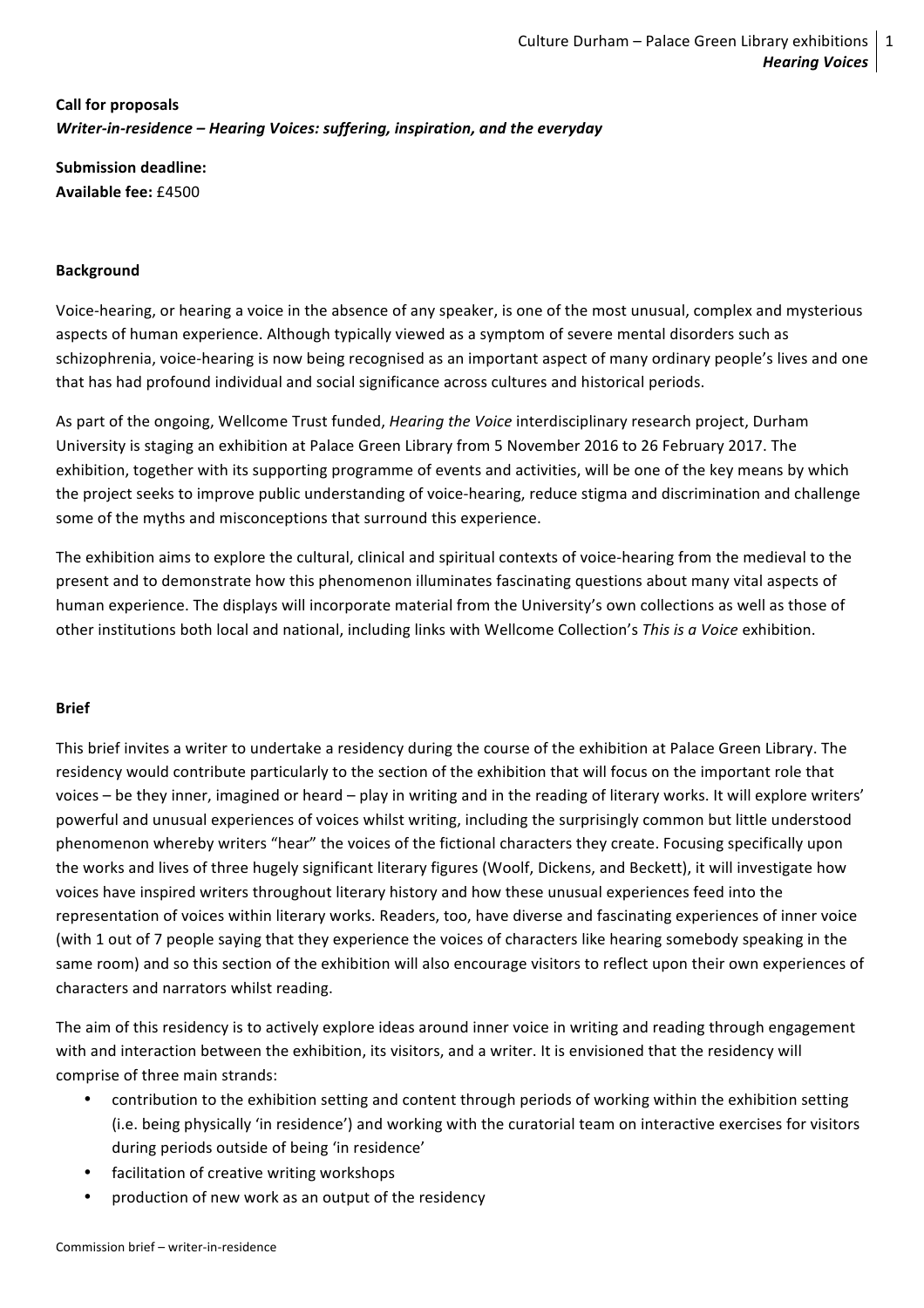Together, work on these three strands should:

- aim to explore and expound the role of inner voice in the creation of literary work for exhibition visitors, workshop participants, and through new writing
- draw on the exhibition content and interaction with exhibition visitors and workshop participants in order to do this
- be informed by the research and reference material provided by the project
- create a space in and means by which visitors can respond to the exhibition content and ideas
- contribute to the body of knowledge and research findings on the role of inner voice in the creation of literary work

## **Scope of residency**

The residency is anticipated to run throughout the life of the exhibition and for a short period thereafter. During the exhibition's run it is expected to include a minimum of 10 days working in the exhibition galleries at Palace Green Library and the delivery of no fewer than 2 creative writing workshops held at the Library as part of the exhibition's engagement programme. This should be preceded by a number of research and development days, and followed by time working on the completion and preparation for publication of new writing produced within, and as a result of, the residency. The exact format of the final publication is yet to be determined, but it is anticipated that selections will be made to be included alongside images and text from the exhibition, as a legacy of the project.

#### **Exhibition key messages**

Through the written interpretation, objects and artworks on display, and interactive opportunities that will form the exhibition, the principal aim is to actively engage many and various audiences in a better understanding of the experience of voice-hearing in its many different forms. Underpinning this aim is a number of key messages. These are:

- Hearing voices can sometimes be an intensely distressing experience, but people find many different ways to cope with this.
- There are many different kinds of voice-hearing experiences and they can be part of everyday life for a wide variety of people (and for people at different points in their lives). The voices people hear are not always commanding and dangerous or best understood as a symptom of mental illness.
- Voice-hearing can be an important source of inspiration (for example, in artistic, literary, spiritual and everyday contexts).
- Hearing voices need not be an isolating experience, but can form the basis of a community.

## **Timescales**

- Submission of proposals : by Friday 15 June
- Award of commission: by Friday 29 July
- Research and development days, including meeting with members of the exhibition team to be briefed on content and to work up interactive exercises for visitors: October
- Exhibition period, to include days 'in residence' and delivery of workshops: 5 November 2016 26 February 2017
- Completion of new writing ready for publication: March
- Delivery of completed writing: by Friday 31 March